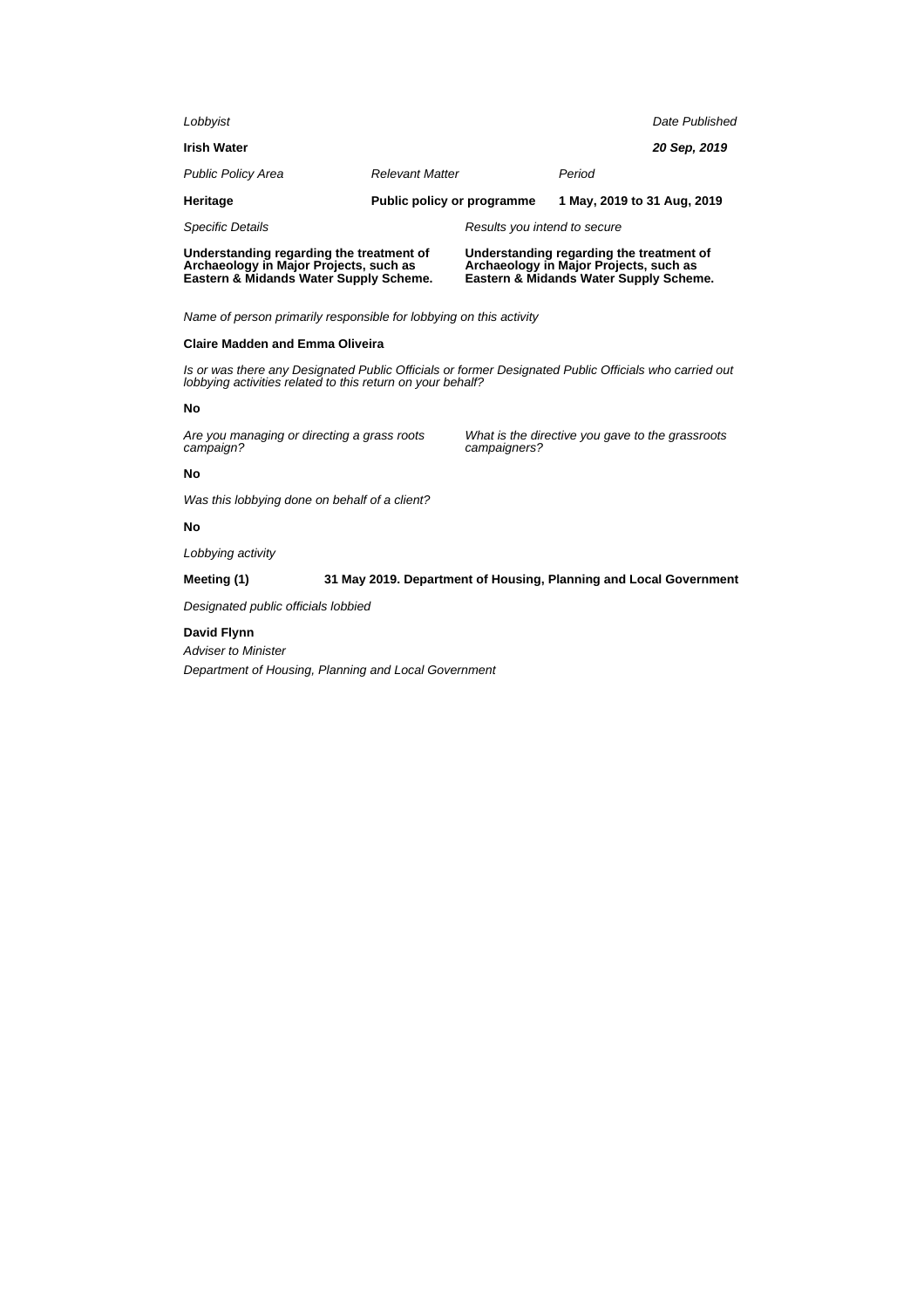| Lobbyist                                                             |                        |                                                                                                                                                                                                                                                                                                                                                      |                             | Date Published |
|----------------------------------------------------------------------|------------------------|------------------------------------------------------------------------------------------------------------------------------------------------------------------------------------------------------------------------------------------------------------------------------------------------------------------------------------------------------|-----------------------------|----------------|
| <b>Irish Water</b>                                                   |                        |                                                                                                                                                                                                                                                                                                                                                      |                             | 20 Sep, 2019   |
| <b>Public Policy Area</b>                                            | <b>Relevant Matter</b> |                                                                                                                                                                                                                                                                                                                                                      | Period                      |                |
| <b>Environment</b>                                                   | Zoning or development  |                                                                                                                                                                                                                                                                                                                                                      | 1 May, 2019 to 31 Aug, 2019 |                |
| <b>Specific Details</b>                                              |                        | Results you intend to secure                                                                                                                                                                                                                                                                                                                         |                             |                |
| The proposal to use the Stillorgan Reservoir<br>as a public amenity. |                        | The proposal to use the Stillorgan Reservoir<br>as a public amenity. Sandyford Business<br>Association set out their desire to see land on<br>this site be open to the public. Irish Water<br>outlined the risks associated with public<br>access on a public site and their objection to<br>any public access on this site based on these<br>risks. |                             |                |

Name of person primarily responsible for lobbying on this activity

## **Sean Laffey and Michael O'Leary**

Is or was there any Designated Public Officials or former Designated Public Officials who carried out lobbying activities related to this return on your behalf?

## **No**

Are you managing or directing a grass roots campaign?

What is the directive you gave to the grassroots campaigners?

## **No**

Was this lobbying done on behalf of a client?

## **No**

Lobbying activity

**Meeting (1) 16 July 2019. Department of Housing, Planning and Local Government**

Designated public officials lobbied

## **John Paul Phelan**

Minister of State Department of Housing, Planning and Local **Government** 

## **Josepha Madigan**

Minister Department of Culture, Heritage and the **Gaeltacht**